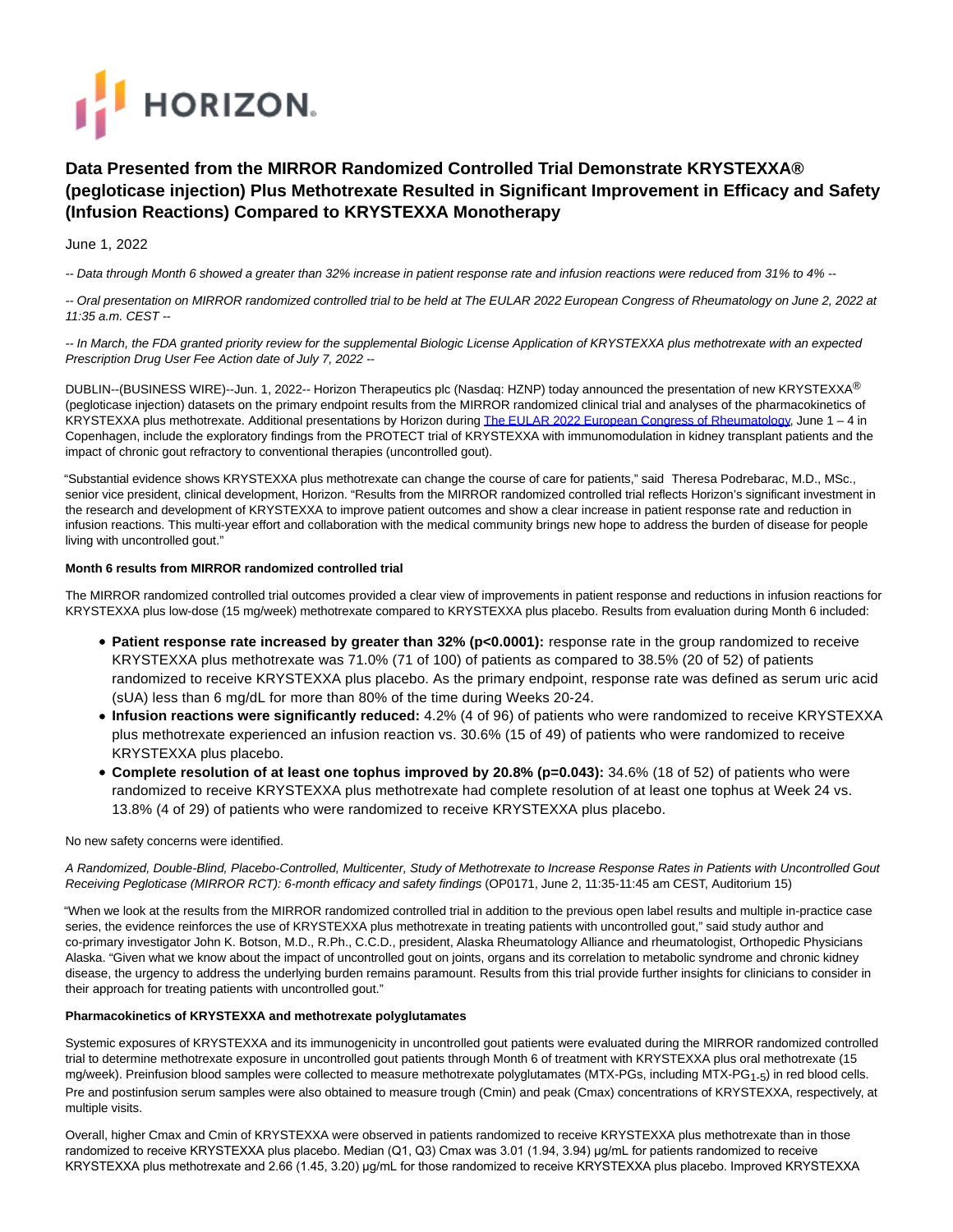response was associated with higher concentrations of the medicine.

KRYSTEXXA plus methotrexate reduced the incidence of new anti-PEG antibody formation. The proportion of subjects with an increase from baseline in anti-PEG Ab titers or who were negative at baseline and developed an anti-PEG Ab response at least one post-dose time point during KRYSTEXXA treatment through Month 6 was 23.2% (22 of 95) for patients randomized to receive KRYSTEXXA plus methotrexate compared to 50.0% (24 of 48) for patients randomized to receive KRYSTEXXA plus placebo.

Concentrations of MTX-PGs were maintained during the treatment course for patients randomized to receive KRYSTEXXA plus methotrexate, suggesting compliance with methotrexate administration. In addition, MTX-PG concentrations were in the same range as those reported for low-dose oral methotrexate use in patients with rheumatoid arthritis, suggesting no impact of KRYSTEXXA on methotrexate pharmacokinetics.

Pharmacokinetics of Pegloticase and Methotrexate Polyglutamate(s) in Patients with Uncontrolled Gout Receiving Pegloticase and Co-treatment with Methotrexate (Poster View 8, POS1163)

#### **About MIRROR Randomized Controlled Trial**

The combination of KRYSTEXXA with an immunomodulator like methotrexate has increasingly been employed for patients with uncontrolled gout to help reduce the development of antidrug antibodies, which can affect treatment efficacy with biologics.<sup>1,2</sup> Following a series of community case studies<sup>3,4</sup> and an open-label evaluation, the MIRROR randomized controlled trial (Methotrexate to Increase Response Rates in Patients with Uncontrolled Gout Receiving KRYSTEXXA trial[, NCT03994731\)](https://cts.businesswire.com/ct/CT?id=smartlink&url=https%3A%2F%2Fclinicaltrials.gov%2Fct2%2Fshow%2FNCT03994731%3Fterm%3DMIRROR%2BGout%26draw%3D2%26rank%3D2&esheet=52735872&newsitemid=20220601005408&lan=en-US&anchor=NCT03994731&index=2&md5=640b7760026b08ebce595d71e03aeb51) was conducted. The trial evaluated differences in treatment response for KRYSTEXXA plus methotrexate compared to KRYSTEXXA plus placebo. The primary endpoint was defined as the proportion of serum uric acid (sUA) responders defined as sUA <6 mg/dL at least 80% of the time during Month 6 (weeks 20 - 24). A total of 152 participants were randomized 2:1 to run-in and treatment periods with a low dose of oral methotrexate (15 mg/week) or placebo, followed by bi-weekly infusions of KRYSTEXXA (8 mg) with either methotrexate or placebo for 52 weeks. The trial demonstrated a 32.5-percentage point improvement (p<0.0001) in treatment response rate, with 71.0% of patients (71 of 100) who were randomized to receive KRYSTEXXA plus methotrexate achieving a sustained urate-lowering response during Month 6, compared to 38.5% (20 of 52) of those randomized to receive KRYSTEXXA plus placebo.

#### **About KRYSTEXXA**

#### **INDICATION AND USAGE**

KRYSTEXXA<sup>®</sup> (pegloticase injection) is a PEGylated uric acid specific enzyme indicated for the treatment of chronic gout in adult patients refractory to conventional therapy.

Gout refractory to conventional therapy occurs in patients who have failed to normalize serum uric acid and whose signs and symptoms are inadequately controlled with xanthine oxidase inhibitors at the maximum medically appropriate dose or for whom these drugs are contraindicated.

**Important Limitations of Use: KRYSTEXXA is not recommended for the treatment of asymptomatic hyperuricemia.**

#### **IMPORTANT SAFETY INFORMATION**

#### **WARNING: ANAPHYLAXIS AND INFUSION REACTIONS**

**Anaphylaxis and infusion reactions have been reported to occur during and after administration of KRYSTEXXA. Anaphylaxis may occur with any infusion, including a first infusion, and generally manifests within 2 hours of the infusion. However, delayed-type hypersensitivity reactions have also been reported. KRYSTEXXA should be administered in healthcare settings and by healthcare providers prepared to manage anaphylaxis and infusion reactions. Patients should be premedicated with antihistamines and corticosteroids. Patients should be closely monitored for an appropriate period of time for anaphylaxis after administration of KRYSTEXXA. Serum uric acid levels should be monitored prior to infusions, and healthcare providers should consider discontinuing treatment if levels increase to above 6 mg/dL, particularly when 2 consecutive levels above 6 mg/dL are observed.**

The risk of anaphylaxis and infusion reactions is higher in patients who have lost therapeutic response.

Concomitant use of KRYSTEXXA and oral urate-lowering agents may blunt the rise of sUA levels. Patients should discontinue oral urate-lowering agents and not institute therapy with oral urate-lowering agents while taking KRYSTEXXA.

In the event of anaphylaxis or infusion reaction, the infusion should be slowed, or stopped and restarted at a slower rate.

Patients should be informed of the symptoms and signs of anaphylaxis and instructed to seek immediate medical care should anaphylaxis occur after discharge from the healthcare setting.

#### **CONTRAINDICATIONS: G6PD DEFICIENCY ASSOCIATED HEMOLYSIS AND METHEMOGLOBINEMIA**

Patients should be screened for G6PD deficiency prior to starting KRYSTEXXA. Hemolysis and methemoglobinemia have been reported with KRYSTEXXA in patients with G6PD deficiency. KRYSTEXXA should not be administered to these patients.

#### **GOUT FLARES**

An increase in gout flares is frequently observed upon initiation of anti-hyperuricemic therapy, including treatment with KRYSTEXXA. If a gout flare occurs during treatment, KRYSTEXXA need not be discontinued. Gout flare prophylaxis with a non-steroidal anti-inflammatory drug (NSAID) or colchicine is recommended starting at least 1 week before initiation of KRYSTEXXA therapy and lasting at least 6 months, unless medically contraindicated or not tolerated.

# **CONGESTIVE HEART FAILURE**

KRYSTEXXA has not been studied in patients with congestive heart failure, but some patients in the clinical trials experienced exacerbation. Caution should be exercised when using KRYSTEXXA in patients who have congestive heart failure, and patients should be monitored closely following